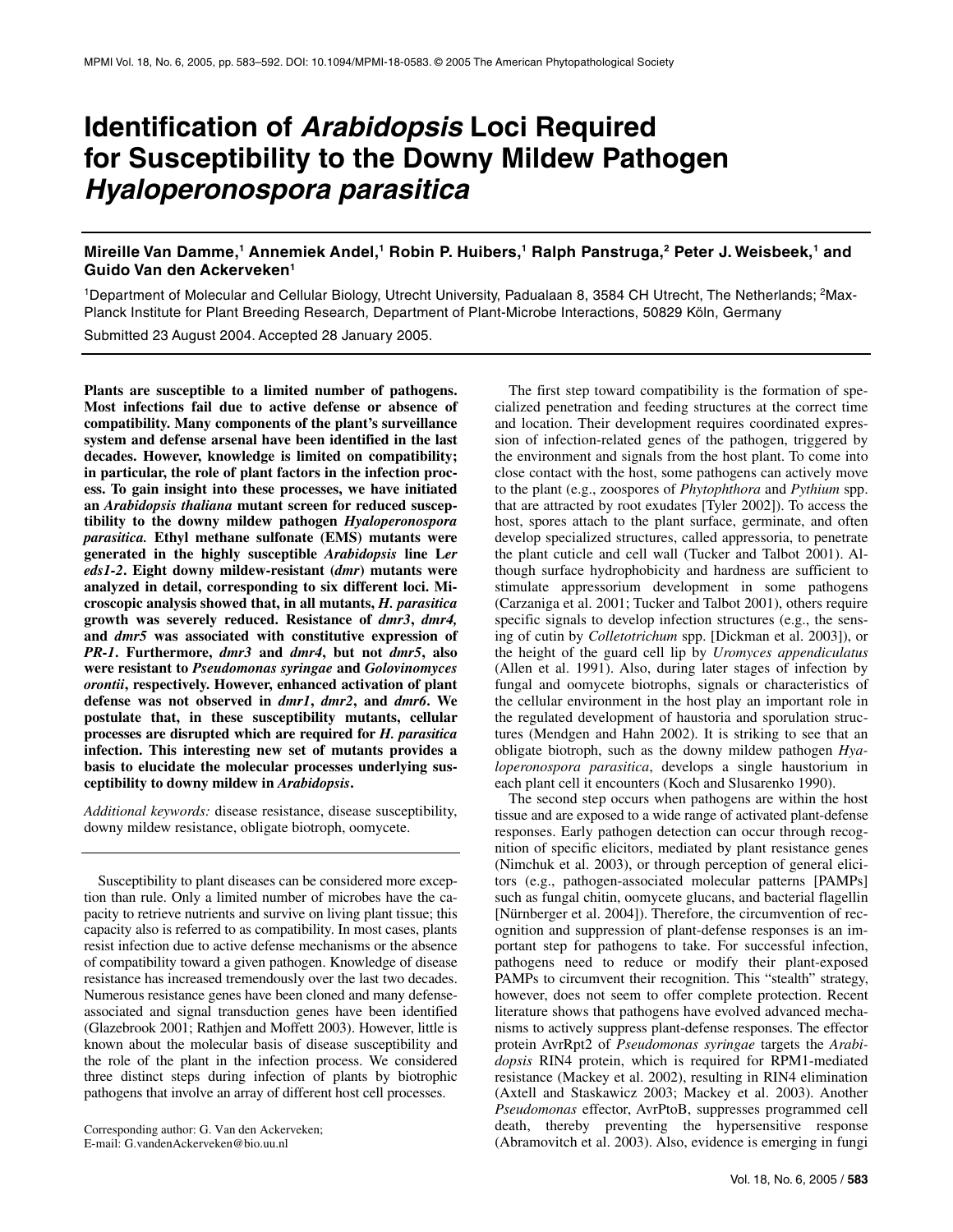and oomycetes that pathogen effectors exert their function on host proteins (e.g., the inhibition of the tomato pathogenesis related protease P69B by a *Phytophthora infestans* Kazal-type protease inhibitor [Tian et al. 2004]). Strikingly, like many bacterial effectors, fungal and oomycete effectors also appear to act inside the host cell (e.g., AvrL567 of the rust fungus *Melampsora lini* [Dodds et al. 2004] and ATR13 of *H. parasitica* [Allen et al. 2004]).

The modulation of host cell processes is an important third step in the infection process. To create a favorable environment for growth and for the acquisition of nutrients, pathogens are thought to actively influence host gene expression and metabolism. Although this seems obvious, there is, so far, little knowledge about this phenomenon. A direct link between a pathogen effector protein and host gene expression was provided by Marois and associates (2002), who showed that a set of pepper genes is induced specifically by the bacterial effector AvrBs3. In plant–bacteria interactions, the role of induced host gene expression in nutrient acquisition by the bacteria is unclear. In plant–fungus interactions, the proposed process of nutrient transport over the host cell membrane toward the pathogen is supported by the fact that sugar transporters and amino acid permeases are highly expressed in rust haustoria (Mendgen and Hahn 2002). Also, in the host plant *Vicia faba*, the rust fungus *Uromyces fabae* induces the expression of genes encoding an ATPase, amino acid transporter, asparagine synthetase, and sucrose synthase (Wirsel et al. 2001). Their contribution in providing nutrients to the intruding pathogen awaits functional analysis. In fact, no host proteins specific for the extrahaustorial membrane have been identified, so far.

The role of the host in disease susceptibility has been addressed in several recent studies. In a search for *Arabidopsis* loci required for susceptibility to *Erysiphe cichoracearum,* Vogel and Somerville (2000) screened ethyl methane sulfonate (EMS) and T-DNA insertion mutants for loss of susceptibility. Twenty-six powdery mildew-resistant (*pmr*) mutants were isolated, corresponding to six loci that displayed strongly reduced sporulation, of which three have been cloned. *PMR6* encodes a pectate lyase-like protein (Vogel et al. 2002), *PMR4* a callose synthase (Nishimura et al. 2003), and *PMR5* a protein of unknown function (Vogel et al. 2004). The PMR proteins all appear to act at the cell wall to provide resistance to powdery mildew. Natural variation in disease susceptibility of *Arabidopsis* to the fungal pathogen *Botrytis cinerea* was explored by Denby and associates (2004), who analyzed recombinant inbred lines of a L*er* × Col-0 cross. They identified several small- to medium-effect quantitative trait loci that govern disease susceptibility to *Botrytis* spp.

To gain more insight into disease susceptibility, we study the interaction between the oomycete downy mildew pathogen *H. parasitica* and its natural host, *Arabidopsis*. This pathosystem has been extensively studied over the past years and has revealed fascinating aspects of pathogen recognition, defense signal transduction, and resistance gene evolution (Holub 2001; Slusarenko and Schlaich 2003). The infection process starts with the germination of a spore and subsequent penetration of the leaf surface through the anticlinal wall of the epidermal cell layer (Koch and Slusarenko 1990). Once inside the leaf, *H. parasitica* makes intercellular hyphae from which haustoria develop in almost each adjacent plant cell. Although the pathogen breaches through the plant cell wall, it remains separated from the host cell cytoplasm by the extrahaustorial membrane. To identify host genes involved in the establishment of a successful infection, we have undertaken a genetic approach. Here, we describe the isolation and characterization of eight downy mildew-resistant (*dmr*) mutants corresponding to six different loci. In three *dmr* mutants, resistance was associated

with constitutive activation of plant-defense responses. Three other mutants, *dmr1, dmr2,* and *dmr6,* showed resistance in the absence of enhanced defense responses, suggesting that the corresponding genes are required for susceptibility to downy mildew.

# **RESULTS**

#### **Isolation of** *dmr* **mutants.**

Mutants were created by EMS in the Landsberg *erecta* (L*er*) mutant *eds1-2* (Parker et al. 1996). EMS was chosen to find not only knock-out mutants but also missense mutations generating more subtle phenotypes. An additional advantage was that we could perform the mutagenesis in the genetic background of the *eds1-2* mutant. EDS1 (enhanced disease susceptibility 1) is a lipase-like protein (Falk et al. 1999) and is an important component in the signal transduction pathway of several resistance genes of the toll interleukin 1 receptornucleotide binding site leucine-rich repeat (TIR-NBS-LRR) class and in basal resistance to a number of pathogens (Aarts et al. 1998). L*er eds1-2* plants are highly susceptible to the downy mildew pathogen *H. parasitica*; they support more abundant sporulation of *H. parasitica* than the susceptible parental L*er* line. The high level of *H. parasitica* infection of *eds1-2* facilitated the convenient distinction between phenotypes in our mutant screen for loss of susceptibility.

The *dmr* mutants were identified among the susceptible  $M_2$ plants by visual screening of cotyledons and primary leaves for lack of *H. parasitica* sporulation at 7 to 10 days postinoculation with isolate Cala2 (Figure 1 illustrates the screening approach). From our screening of  $3,600$  M<sub>1</sub> families (approximately  $100,000$  M<sub>2</sub> plants), we identified approximately  $300$ putative mutants. Of these, less than 10% could be confirmed in the next generation  $(M_3)$  as being truly resistant; the remaining 90% apparently were false positives. To rule out the possibility of pollen or seed contamination, mutants were genotyped using *EDS1* primers for the parental *eds1-2* deletion. In all, 20 confirmed *dmr* mutants were identified. The detailed analysis of eight *dmr* mutants is described below.

# **Genetic analysis.**

Complementation crosses between the mutants revealed six independent loci, denoted *dmr1* to *dmr6*. For *dmr1,* three independent alleles were identified (*dmr1-1* to *-3*). To determine the chromosomal map position of the *DMR* genes, the mutants were crossed to the *FN2* Col-0 mutant. This mutant is susceptible to the *H. parasitica* isolate Cala2, due to a fast neutron mutation in the *RPP2A* gene (Sinapidou et al. 2004). All eight *dmr* mutations appeared to be recessive because the  $F_1$  plants were susceptible to Cala2, and approximately a quarter of the F2 plants displayed *H. parasitica* resistance. From each cross, the resistant  $\tilde{F}_2$  plants were selected, genotyped, and rescreened for resistance in the  $F_3$  generation. The resulting map positions for the different *dmr* mutations are depicted in Figure 2. The map position of *dmr1* was determined to be below the centromere on chromosome 2 in a 1-Mb region, between BAC T24I21 and T17A5. Loci *dmr2* and *dmr6* mapped between BAC MOP9 and T11H3 on chromosome 5. Although they map to the same region,  $dmr2$  and  $dmr6$  are not allelic, because  $F_1$ plants resulting from complementation crosses were susceptible to *H. parasitica*. Locus *dmr3* also is located on chromosome 5, in a region flanked by marker nga151 and BAC MVA3. The *dmr5* mutation mapped on chromosome 3 to a 4- Mb region, between marker T17B22 and BAC MAG2. The *dmr4* mutant conferred a very strong and reproducible resistance to *H. parasitica*, but could not be linked to a distinct position on the chromosomal map in a cross with Col-0 *FN2*,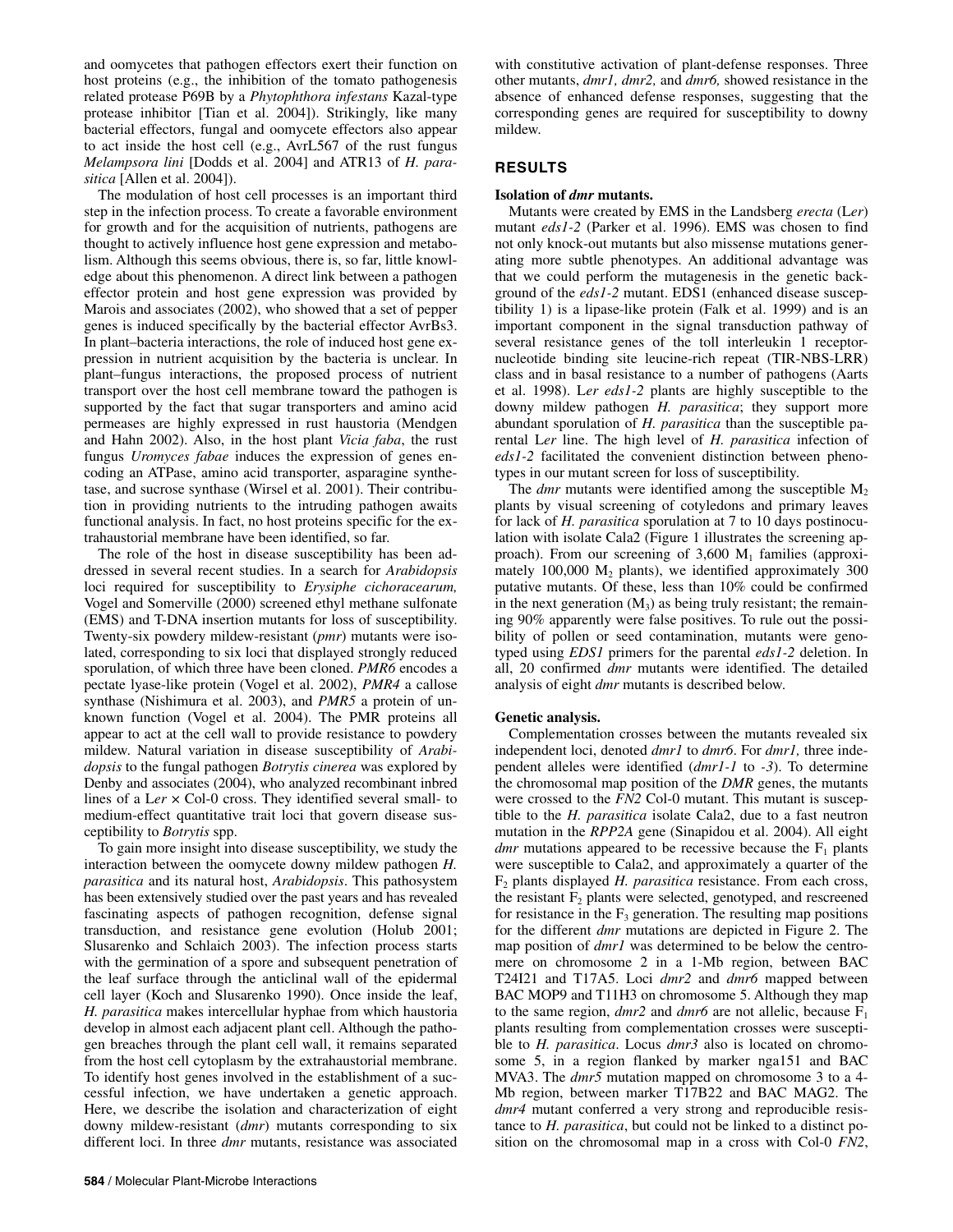because the  $F_2$  and  $F_3$  progeny did not give a reproducible resistance phenotype.

#### **Disease susceptibility of** *dmr* **mutants.**

The *dmr* mutants varied in degree of resistance to *H. parasitica*. To quantify the level of resistance, we counted the number of sporangiophores on mutant seedlings (Fig. 3). Compared with the parental line, L*er eds1-2*, all mutants showed strongly reduced sporulation after infection with the isolates Cala2 and Waco9. In particular, mutants *dmr1-1*, *dmr3*, and *dmr4* showed strong to complete resistance. Mutant *dmr5* still supported some pathogen growth, resulting in sporulation levels that were 10% of that of the parental line. Interestingly, the different alleles of *dmr1* showed different levels of resistance, with *dmr1-1* giving higher levels of resistance than *dmr1-2* and *dmr1-3*. In addition to their resistance to *H. parasitica*, some of the *dmr* mutants have additional phenotypes. For example, *dmr3* (Fig. 4F) and *dmr4* (Fig. 4G) showed dwarfism, and *dmr1-1* showed chlorosis and reduced growth (Fig. 4B). Except for the dwarfism in *dmr3* that appears to be a pleiotropic effect, the additional phenotypes did not co-segregate with resistance to  $H$ . *parasitica* in  $F_2$  mapping populations, indicating that they were caused by additional point mutations resulting from the EMS mutagenesis.

The infection process in the different *dmr* mutants was studied microscopically to determine when and where *H. parasitica* growth and development was arrested. Infected leaves were stained with trypan blue 3 days postinoculation with Cala2 and analyzed by differential interference contrast microscopy (Fig. 4). Colonization of cotyledons and leaves of *dmr1-1*, *dmr2*, *dmr3,* and *dmr4* by *H. parasitica* was strongly reduced compared with the parental L*er eds1-2* line.

EMS-mutagenesis of Ler eds1-2

H. parasitica inoculation of M2 seedlings

Screen for susceptibility → Sporulation → Discard

No sporulation (pursue to M3)

H. parasitica inoculation of M3 seedlings

Screen for susceptibility → Sporulation → Discard

No sporulation

Mutation analysis:

- $\checkmark$  Check parental genotype (eds1-2 PCR)
- ◆ Disease susceptibility testing
- $\sqrt{M}$  Mapping in F2
- ✔ Microscopic analysis fo infection process
- ✔ Defense gene expression analysis

**Fig. 1.** Screening approach for the isolation of downy mildew-resistant mutants.

Hyphal growth still could be detected in the *dmr1-2*, *dmr1-3*, *dmr2*, *dmr5,* and *dmr6* mutants, although to a lesser extent than in the parental line L*er eds1-2* (Fig. 4A). In the three *dmr1* mutants, cell wall appositions often were observed around arrested haustoria (Fig. 4B through D). These papillae, containing callose (as detected by aniline blue staining; data not shown), possibly were a secondary effect on the invading haustoria. In the case of the *dmr2* mutant, no papillae formation was detected; however, hyphal growth often was arrested after the first haustoria had formed (Fig. 4E). In many cases, haustoria had aberrant shapes with globular extension on the otherwise spherical haustoria, in particular in mutants *dmr3* (Fig. 4F) and *dmr6* (data not shown). On *dmr4* leaves, spores did not seem to be able to penetrate efficiently



**Fig. 2.** Position of five downy mildew-resistant (*dmr*) loci on the *Arabidopsis* chromosome map. The location of each *dmr* locus is placed on the physical map using the program Chromosome Map Tool.



**Fig. 3.** Quantification of *Hyaloperonospora parasitica* sporulation on the downy mildew-resistant (*dmr*) mutants compared with the parental L*er eds1-2* line (set to 100%) at 7 days postinoculation with the isolates Cala2 and Waco9.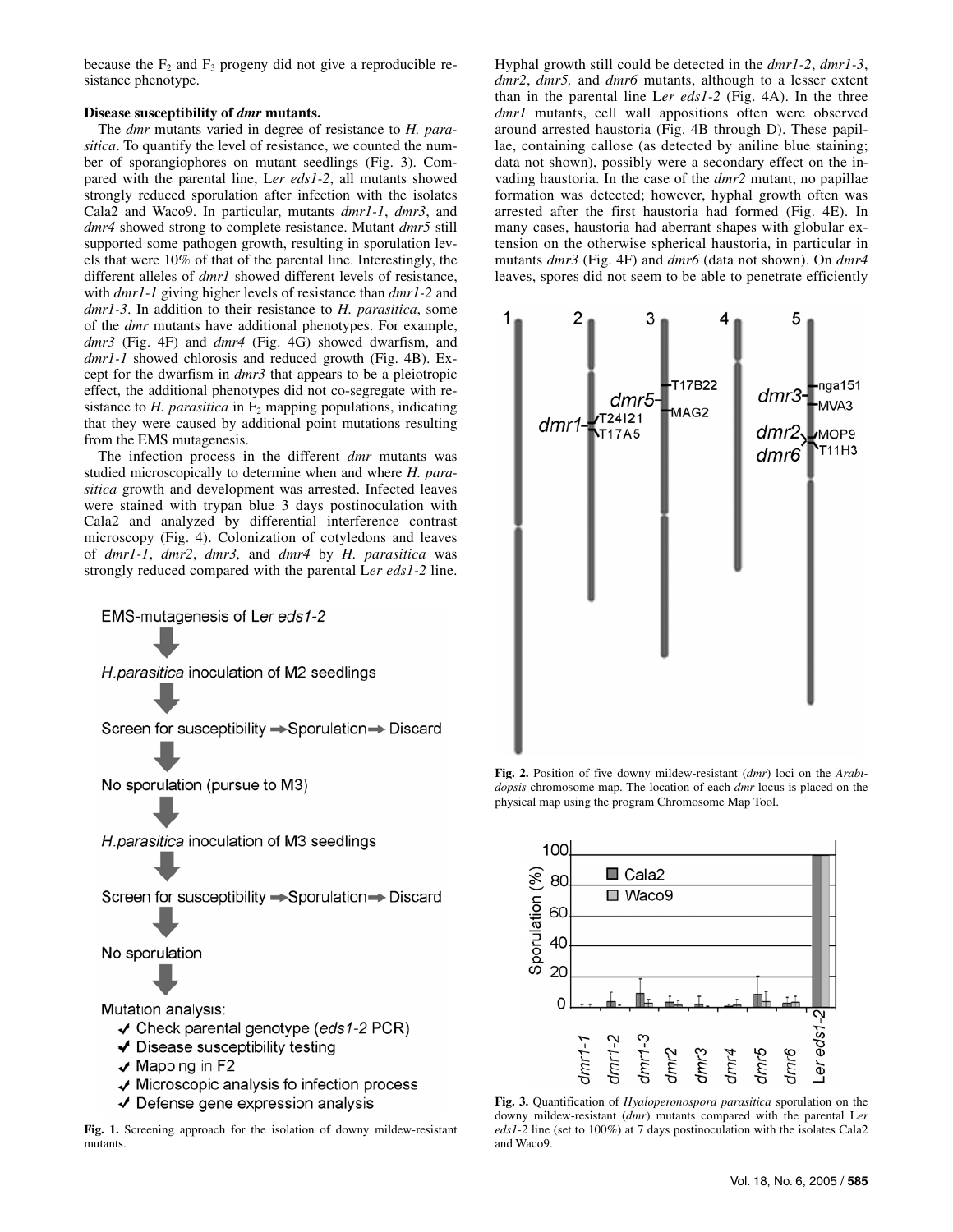and to grow intercellular hyphae (Fig. 4G). Although there was significant *H. parasitica* colonization in *dmr5*, haustoria were not formed in every adjacent cell and hyphal growth was irregular (Fig. 4H). In the *dmr6* mutants, the growth of *H. parasitica* was constrained after the first haustoria had formed (Fig. 4I). *H. parasitica* infections in the *dmr* mutants at 5 days postinoculation (data not shown) were very similar to those at 3

days postinoculation, indicating that further colonization remained disturbed. Overall, the growth and development of *H. parasitica*, as observed by microscopic analysis of trypan blue-stained plants, was in good agreement with the level of sporulation that we have observed (Fig. 3).

The production of reactive oxygen intermediates (ROI) often is linked to the hypersensitive response and to cell wall-based

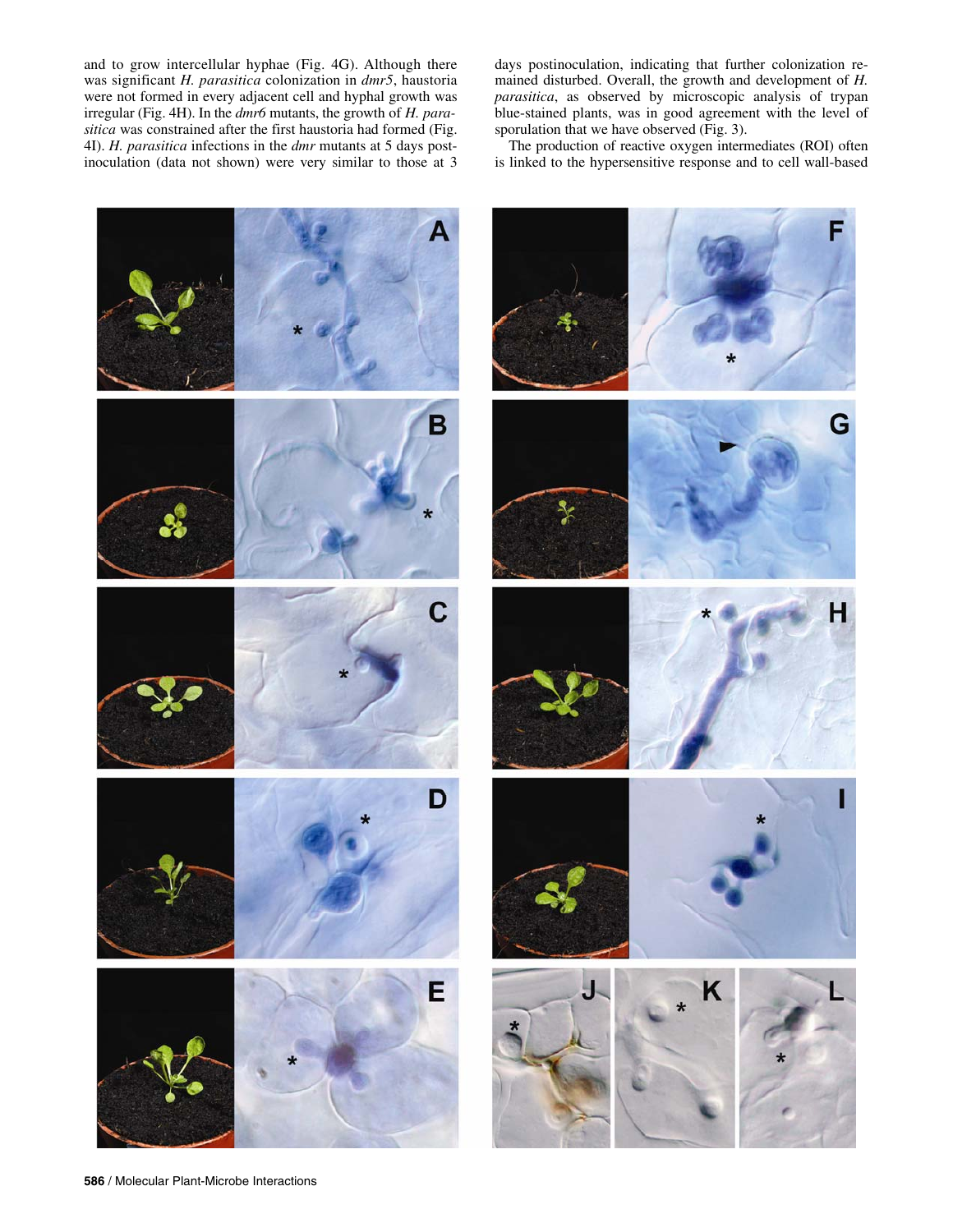defense responses (Beers and McDowell 2001). Microscopic detection of ROI by 3′-3′-diaminobenzidine (DAB) staining showed that ROI were produced in none of the *dmr* mutants in response to *H. parasitica* infection (Fig. 4L; data shown for *dmr1-3*), as is the case in the L*er eds1-2* parental line (Fig. 4K). As a positive control for the DAB staining, Col-0 was inoculated with the incompatible isolate Cala2. ROI could be visualized by the brown DAB precipitate that was formed in close vicinity to the invading pathogen (Fig. 4J).

To analyze whether the *dmr* mutants displayed a spectrum of resistance broader than to *H. parasitica* alone, susceptibility to the gram-negative bacterial pathogen *Pseudomonas syringae* pv. *tomato* DC3000 and the biotrophic powdery mildew fungus *Golovinomyces orontii* was tested. The parental line supported growth of *P. syringae* pv. *tomato* (a 100-fold increase in 3 days), whereas seedlings treated with benzothiadiazole (BTH), a chemical inducer of systemic acquired resistance, showed 20-fold less bacterial growth (Fig. 5). Mutants *dmr1*, *dmr2*, *dmr5*, and *dmr6* did not seem to be significantly affected in their susceptibility to *P. syringae* pv. *tomato*. In contrast, *dmr3* and *dmr4* displayed a strong resistance to *P. syringae* pv. *tomato* that was comparable with BTH-treated control plants. In addition, the *dmr3* and *dmr4* mutants also showed resistance to the powdery mildew pathogen, *G. orontii*. This fungal pathogen, formerly referred to as *E. orontii*, previously was reported to represent one of three powdery species that are able to successfully colonize *Arabidopsis thaliana* (Plotnikova et al. 1998). The *dmr* mutants were screened for resistance to *G. orontii* (Table 1). Two additional accessions, Col-0 and Shakdara (Sha), were included as susceptible and resistant controls, respectively. Like the susceptible control (Col-0, average disease resistance score 2.5), our parental line Ler-eds1-2 was susceptible (score 2.8) to powdery mildew,

**Table 1.** Susceptibility of the downy mildew-resistant mutants to *Golovinomyces orontii*

| Genotype     | Average disease resistance score <sup>a</sup> |
|--------------|-----------------------------------------------|
| $dmr1-1$     | 0.5                                           |
| $dmr1-2$     | 2.8                                           |
| $dmr1-3$     | 2.7                                           |
| dmr2         | 3.0                                           |
| dmr3         | 1.2                                           |
| dmr4         | 0.9                                           |
| dmr5         | 2.0                                           |
| dmr6         | 1.5                                           |
| Lereds $1-2$ | 2.8                                           |
| $Col-0$      | 2.5 (susceptible)                             |
| Sha          | $0.5$ (resistant)                             |

a Level of sporulation was scored on a disease resistance scale of 0 to 3 at 10 days postinoculation. The total number of plants tested per accession or mutant was six. The assay was repeated once with comparable results.

whereas Sha proved resistant (score 0.5). The level of susceptibility of the *dmr1* mutants to *G. orontii* was not univocal. Whereas *dmr1-1* was resistant (score 0.5), *dmr1-2* and *dmr1-3* were equally susceptible (approximately 2.8) with the parental line. A fourth *dmr1* mutant, *dmr1-4*, that we recently isolated was also susceptible (data not shown), suggesting that *dmr1* does not mediate resistance to *G. orontii*. Resistance to powdery mildew in the *dmr1-1* mutant could be caused by another independent mutation (e.g., the mutation that gives rise to the chlorotic growth phenotype of *dmr1-1*). The *dmr3* and *dmr4*  mutants displayed a strong reduction in susceptibility, with *dmr4* showing resistance comparable with the Sha control. Also, the *dmr5* and *dmr6* mutants were more resistant to powdery mildew than the parental control, although the reduction in disease symptoms was not as strong as in the resistant control and the *dmr3* and *dmr4* plants. Interestingly, *dmr2* was reproducibly more susceptible to *G. orontii* than the parental line. Based on the different infection assays, we conclude that *dmr3* and *dmr4* show broad-spectrum disease resistance against oomycete, bacterial, and fungal pathogens. The other



**Fig. 5.** Quantification of bacterial (*Pseudomonas syringae* pv. *tomato*) proliferation in the downy mildew-resistant (*dmr*) mutants and control plants over 3 days. The *dmr1*, *dmr2*, *dmr5*, and *dmr6* mutants showed an approximately 100-fold increase in leaf tissue comparable with that of the parental L*er eds1-2* line. In contrast, mutants *dmr3* and *dmr4* showed a strongly reduced growth comparable with that of benzothiadiazole (BTH) treated plants (3 days prior to *P. syringae* pv. *tomato* inoculation) in which systemic acquired resistance was induced.

**Fig. 4.** Phenotypes of downy mildew-resistant (*dmr*) mutants. For each mutant, a 3-week-old plant is shown, as well as a microscopic image of *Hyaloperonospora parasitica*-infected tissue of 14-day-old seedlings. For each mutant, representative images of trypan blue-stained seedlings 3 days postinoculation with isolate Cala2 (5  $\times$  10<sup>4</sup> spores⋅ml<sup>-1</sup>) were taken. For clarity, a single haustorium is marked with an asterisk (\*) in every microscopic image. **A,** In the parental L*er eds1-2* line, *H. parasitica* hyphal growth was abundant and haustoria were formed in adjacent plant cells. **B,** Mutant *dmr1-1* is slightly smaller and chlorotic, whereas **C,** *dmr1-2* and **D,** *dmr1-3* appear phenotypically similar to the parental line (A). *H. parasitica* growth was arrested in all three *dmr1* mutants and underdeveloped haustoria often were surrounded by cell wall appositions containing callose (B, C, and D). **E,** Infection of *dmr2* also showed arrested haustorial development and no additional macroscopic phenotype. **F,** A dwarf mutant. *dmr3*, showed aberrantly shaped haustoria and strongly arrested hyphal growth. **G,** In the *dmr4* mutant, which also has a dwarf phenotype, *H. parasitica* penetration of the epidermal cell layer was hampered, resulting in strongly reduced intercellular growth (note the failed penetration of the germinated spore, marked with a black arrowhead). **H,** The *dmr5* mutant shows normal plant development, but *H. parasitica* growth was reduced. There was significant hyphal growth, but haustoria were not formed in all adjacent plant cells as in the parental line (A). **I,** The *dmr6* mutant shows slightly rounded leaves. In *dmr6*, some *H. parasitica* growth occurred and haustoria were formed, although they often had aberrant shapes (data not shown) or stayed immature (I). **J, K,** and **L,** Detection of reactive oxygen intermediates (ROI) by 3′-3′-diaminobenzidine staining in seedlings inoculated with *H. parasitica* isolate Cala2. **J,** Col-0 plants that recognize Cala2 through *RPP2* accumulated ROI at the infection site (visible as the red-brown precipitate), whereas **K,** L*er eds1-2* and the *dmr* mutants, such as **L,** *dmr1-3,* did not show ROI production or hypersensitive cell death.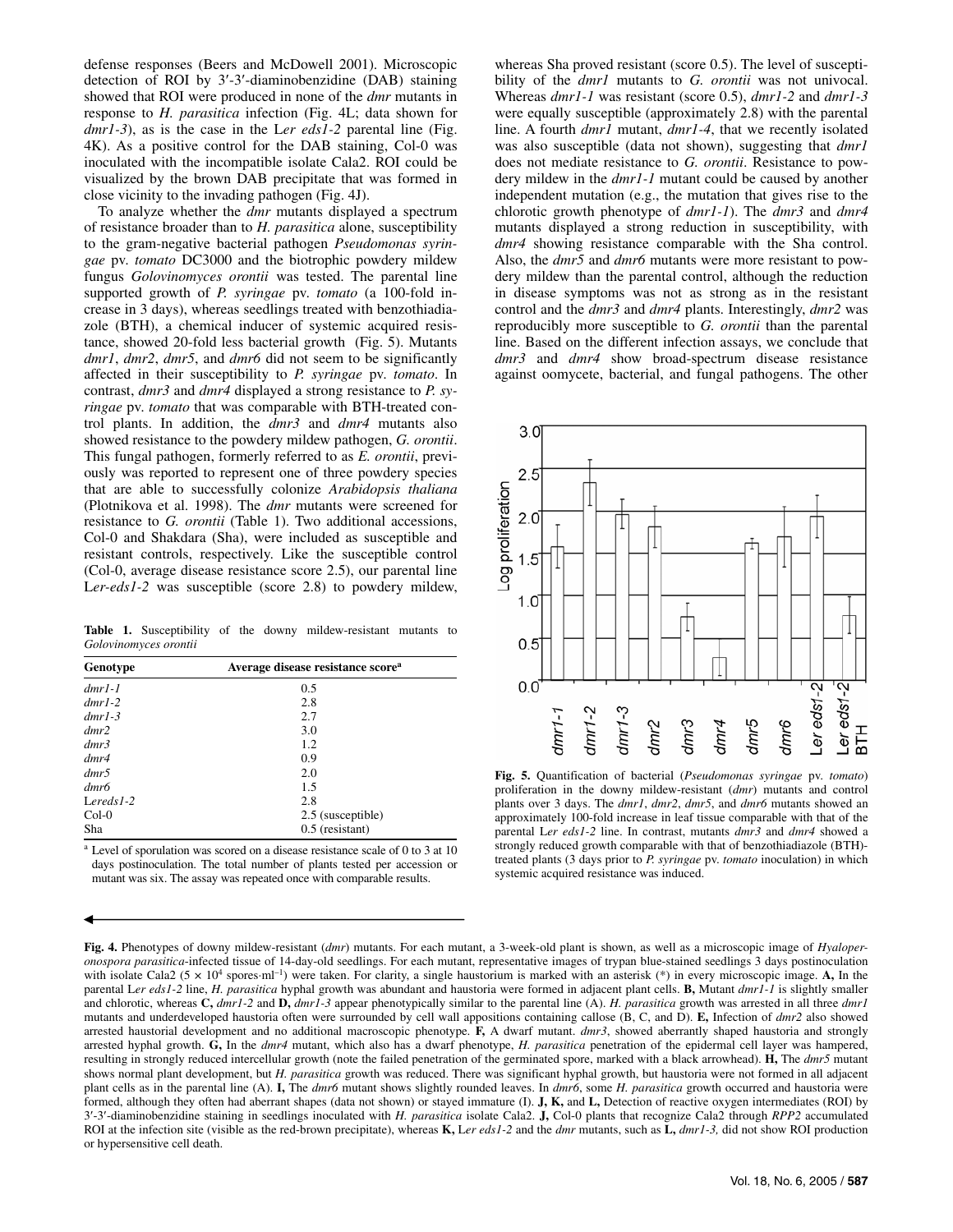mutants appear to be more specifically affected in their interaction with *H. parasitica*.

#### **Defense responses.**

In order to distinguish between activated defense and susceptibility mutants, the expression level of the defense-related *PR-1* gene was determined in healthy and *H. parasitica*-inoculated seedlings of the different *dmr* mutants. As shown by Northern blot analysis (Fig. 6), the parental line L*er*-*eds1-2* did not show any *PR-1* expression, whereas BTH-treated seedlings, as expected, showed a strong induction of *PR-1*. In *dmr3*, *dmr4*, and *dmr5,* elevated levels of *PR-1* expression were observed. The defense gene activation in *dmr3* and *dmr4* was not unexpected because these mutants displayed resistance to *P. syringae* pv. *tomato* and *G. orontii*. The *dmr5* mutant, however, remained susceptible to *P. syringae* pv. *tomato* despite elevated expression of *PR-1.* Like the parental line, mutants *dmr1*, *dmr2*, and *dmr6* did not show elevated *PR-1* expression (Fig. 6). In addition, *PR-1* expression was not induced 3 days after inoculation with the compatible *H. parasitica* isolate Cala2 (data not shown). We conclude that the mutants *dmr1*, *dmr2*, and *dmr6* are susceptibility mutants because they do not show broad-spectrum resistance, nor do they show enhanced defense gene expression.

#### **Is** *dmr3* **mutated in the** *DND1* **gene?**

The *dmr3* mutant resembles the previously described *dnd1* mutant in many aspects. Shared features include its map position on the upper arm of chromosome 5, resistance to both *H. parasitica* and *P. syringae* pv. *tomato*, constitutive expression of *PR-1*, and a dwarf phenotype. *DND1* (defense no death 1) encodes a cyclic-nucleotide gated anion channel that, when mutated, leads to enhanced plant defense and constitutive pathogen resistance (Clough et al. 2000; Yu et al. 1998). To test whether *dmr3* is mutated in the *DND1* gene, we sequenced the *DND1* coding region of both the parental L*er eds1-2* line and the *dmr3* mutant. No polymorphisms were detected between the mutant and parental line. This was confirmed by complementation crosses between *dmr3* and the Col-0 *dnd1* mutant. The resulting  $F_2$  and  $F_3$  generation segregated for resistance to *H. parasitica,* indicating that *dmr3* and *dnd1* are not allelic.

#### **DISCUSSION**

In this article, we describe the isolation and identification of a set of eight *Arabidopsis* mutants that are disturbed in the interaction with the downy mildew pathogen, *H. parasitica*. The mutant screening was based on the assumption that mutations leading to reduced pathogen growth also would result in low numbers of sporangiophores on the leaves, allowing the identification of mutants by visual screening of sporulation on  $M_2$ seedlings. Our approach is very similar to the one used by Vogel



**Fig. 6.** Northern blot analysis of *PR-1* expression in noninoculated seedlings of different downy mildew-resistant (*dmr*) mutants compared with the parental L*er eds1-2* line. L*er eds1-2* treated with benzothiadiazole (BTH) was used as a positive control for *PR-1* expression. The same membrane also was probed with 18S rRNA as a loading control.

and Somerville (2000) for the isolation of *pmr* mutants conferring resistance to powdery mildew. We expected to find two classes of downy mildew-resistant mutants, the first resulting from enhanced defense responses, and the second due to impairment of the infection process (lack of susceptibility mutants). From more than 100,000  $M_2$  seedlings from 3,600  $M_1$ families, we isolated 20 independent *dmr* mutants, of which eight were analyzed in more detail. Complementation crosses showed that the eight *dmr* mutants corresponded to six loci which subsequently were mapped in segregating  $F_2$  populations. Two of the loci mapped to regions with known defense genes. Although *dmr3* mapped near *dnd1*, complementation crosses and *DND1* sequencing of the *dmr3* mutant showed that these mutants were not affected in the same gene. On chromosome 2, *dmr1* mapped near *son1* (Kim and Delaney 2002), which is a suppressor of *nim1* (also known as *npr1*). Like *dmr1*, *son1* is a recessive mutation conferring resistance to *H. parasitica*. However, *son1* mutants showed constitutive activation of *PR-1* and resistance to *Pseudomonas* bacteria, whereas the three different *dmr1* loci did not show these phenotypes. Comparison of the *dmr* map positions to those of the *pmr* loci (Vogel and Somerville 2000), that provide resistance to *E. cichoracearum*, indicated that they are not linked. The *pmr4* locus, however, confers resistance not only to powdery mildew but also to *H. parasitica* (Vogel and Somerville 2000). *PMR4* encodes a callose or glucan synthase (Jacobs et al. 2003, Nishimura et al. 2003). *NahG* transgenics, which do not accumulate salicylic acid (SA), appeared to be fully susceptible to *E. cichoracearum* (Nishimura et al. 2003). We have not identified *pmr4* in our screening, either because its resistance phenotype could require *EDS1*, or because we did not yet reach saturation in our genetic screen.

#### **Enhanced defense-response mutants.**

Many mutants already are known that show constitutive or activated plant-defense responses (e.g., the *cpr*, *cim*, *acd*, *dnd*, and *edr* mutants) (Glazebrook 2001). In these mutants, negative regulators of plant defense are mutated (e.g., in *edr1*, a MAPKKK mutant [Frye et al. 2001]) or constitutive defense activation is occurring as a result of mutated or truncated signaling proteins (e.g., *acd6-1*, an ankyrin repeat membrane protein [Lu et al. 2003]). Multiple mutants with constitutive defense responses form spontaneous lesions caused by cell death; these include *acd1*, *acd2*, *acd6*, *cpr5, lsd1 to 7*, and *ssi1* (Bowling et al. 1997; Dietrich et al. 1994; Greenberg et al. 1994; Rate et al. 1999; Shah et al. 1999, Tanaka et al. 2003). In our *dmr* mutants, no lesions or cell death was detected after *H. parasitica* inoculation. The mutant screening was performed in the *eds1-2* background; therefore, we counterselected most of these mutations. Indeed several enhanced-defense mutations (i.e., *cpr1* and *cpr6*) required a functional *EDS1* gene to mediate disease resistance (Clarke et al. 2001). However, *eds1* mutants still were able to mount a hypersensitive response and produce ROI (Rusterucci et al. 2001). EDS1 is an important component in the signal transduction pathway following pathogen recognition by a subgroup of resistance proteins, the TIR-NBS-LRR class (Falk et al. 1999). A second role of EDS1 is in basal pathogen resistance, explaining why *eds1* mutants are more susceptible to pathogen infection than susceptible wild-type plants (Parker et al. 1996).

Three of the *dmr* mutants, *dmr3*, *dmr4,* and *dmr5,* can be considered enhanced-defense mutants. Resistance of *dmr3* is tightly linked to dwarfism and *PR-1* expression. This was confirmed by the analysis progeny of a backcross of *dmr3* to the parental line (data not shown). We have excluded the possibility that *dmr3* is allelic to *dnd1*, although they map to the same chromosomal region. The map-based cloning of *DMR3* will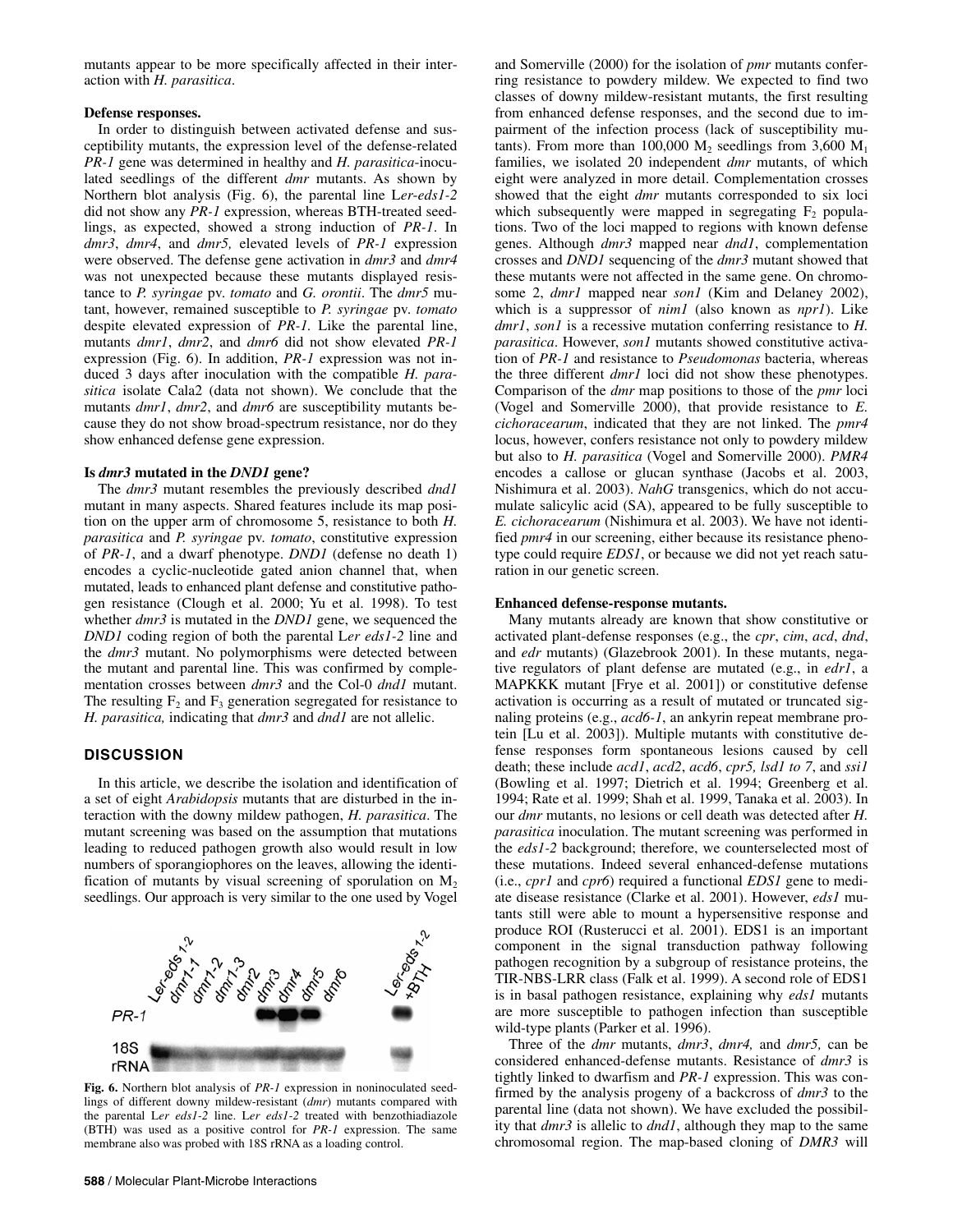reveal its function in enhanced activation of plant defense. The dwarfism of *dmr4* is not linked to resistance to *H. parasitica*, as shown in segregating  $F_2$  populations, and therefore probably is caused by other EMS mutations. The resistance of *dmr4* is particularly interesting because it appears to act at the level of penetration. Penetration resistance is a rare phenomenon but well known from powdery mildew-resistant barley *mlo* mutants (Panstruga and Schulze-Lefert 2002). Unlike these, however, the *dmr4* mutant also showed elevated levels of *PR-1* gene expression and resistance to a bacterial pathogen (*P. syringae*). We currently are testing whether *NPR1* (no *PR-1* expression) is required for resistance in the *dmr4* mutant. Although the resistance of *dmr4* to *H. parasitica* is strong and reproducible, it appeared not to be genetically tractable in crosses with the *Arabidopsis* accession Col-0. Approximately one-quarter of the  $F_2$  plants showed a clear resistance phenotype. However,  $F_3$  plants obtained from resistant  $F_2$  plants often proved to be susceptible. Also, several backcrosses of  $F_2$ plants to the Col-0 mutant *FN2* did not result in a reproducible phenotype. Crosses to other *Arabidopsis* accessions and mutants are now in progress to assess whether the *dmr4* phenotype is more stable in genetic backgrounds other than Col-0.

The *dmr5* mutant constitutively expresses the *PR-1* gene and is resistant to *H. parasitica* but not to *Pseudomonas syringae* pv. *tomato* or *G. orontii.* We do not know of any mutant that displays this combination of phenotypes, suggesting that *dmr5* is affected in an as-yet-unknown component in defense signal transduction. Uncoupling of oomycete and bacterial resistance also is seen in the *cpr5 npr1* and *cpr5 nahG* double mutants, where constitutive expression of *PR-1* and resistance to *P. syringae* pv. *maculicola* ES4326 is abolished, but not resistance to *H. parasitica* Noco2 (Bowling et al. 1997). The dominant disease-resistant mutant *cpr6* constitutively expresses *PR-1*, *BGL-2,* and *PR-5* and mediates resistance to *P. syringae* pv. *maculicola* and *H. parasitica* Noco2. Constitutive expression of *PR* genes in the *cpr6* mutant is SA but not NPR1 dependent. Resistance to *P. syringae* but not to *H. parasitica* is suppressed in the *cpr6 npr1* double mutant, despite *PR* gene expression (Clarke et al. 1998). However, in addition to constitutive *PR* gene expression, both *cpr5* and *cpr6* exhibit elevated levels of PDF1.2, indicating that different defense pathways are involved (Bowling et al. 1997, Clarke et al. 1998). Moreover, a functional *EDS1* is fully required for resistance mediated by *cpr6* and at least partially required for *cpr5*-mediated resistance (Clarke et al. 2001). In contrast, resistance mediated by *dmr5* is *EDS1* independent. To unravel the role of *DMR5* in plant defense, crosses to known defense signaling mutants currently are being made and defense gene expression will be monitored by DNA microarrays.

#### **Lack-of-susceptibility mutants.**

The resistance of *dmr* mutants to *H. parasitica* also can be due to lesions in host genes that play an important role in the infection process. These so-called susceptibility mutations could well affect processes like signaling, nutrient transport, or membrane biogenesis. So far, very little is known about such host compatibility factors. Several recessive resistance loci have been described that might have arisen as a result of mutation of important "susceptibility genes" (Panstruga 2003) (e.g., barley *mlo* and *Arabidopsis pmr*) (Vogel and Somerville 2000). MLO, a plant-specific seven-transmembrane protein from barley, is required for compatibility to powdery mildew and modulates cell death and senescence (Büschges et al. 1997). Whether MLO is a true compatibility factor or a suppressor of plant defense awaits further molecular characterization of *Mlo*-mediated processes in the plant. The isolation of three *PMR* genes that are required for compatibility to powdery mildew in

*Arabidopsis* provided an indication to their possible role in the infection process. In *pmr6*, a pectate lyase-like gene is mutated, resulting in an altered composition of the plant cell wall (Vogel et al. 2002), which did not block penetration by the fungus. The mechanism of *pmr6*-mediated resistance could not be pinpointed to a defined stage in fungal development. The powdery mildew resistance in the *pmr5* mutant also is correlated to an altered cell wall composition (Vogel et al. 2004). However, currently it is not known how the change in cell wall architecture in *pmr5* and *pmr6* mutants translates into the posthaustorial growth cessation of the fungal pathogen. Resistance of the *pmr4* mutant is associated with an enhanced pathogeninduced SA-dependent defense response that is caused by the loss of a specific callose synthase isoform (Nishimura et al. 2003).

In our screen, we have identified three candidate loci for susceptibility: *dmr1*, *dmr2*, and *dmr6*. For *dmr1*, three different alleles were obtained from  $M_2$  mutants of independent families and confirmed by complementation crosses. The *dmr1*, *dmr2*, and *dmr6* mutants showed resistance to *H. parasitica*, but not to *Pseudomonas* spp. or *G. orontii*. *H. parasitica* growth was inhibited in these *dmr* mutants without visible cell death or accumulation of ROI. In addition, expression of the defenserelated gene *PR-1* was not constitutive, nor more strongly expressed after inoculation with *H. parasitica*. Taken together, these data strongly suggest that cellular processes other than defense are disturbed in the *dmr1*, *dmr2*, and *dmr6* mutants, leading to a reduced level of *H. parasitica* infection. The *dmr1* locus was mapped on chromosome 2 to a region covering 109 genes. Both *dmr2* and *dmr6* are located near marker nga139 on chromosome 5. Genetic analysis of complementation crosses showed that *dmr2* and *dmr6* are not allelic. The *dmr2*/*dmr6* region still encompasses 74 genes. Fine mapping is in progress to clone the *DMR1*, *DMR2,* and *DMR6* genes.

In conclusion, our genetic approach to identify *Arabidopsis* genes required for infection by *H. parasitica* has yielded six different mutant loci. Three of these display enhanced defense responses, which could explain their resistance phenotype. More interestingly, we have identified three new *dmr* loci that appear to play an important role in the *H. parasitica* infection process. The isolation of the corresponding *DMR* genes and their functional analysis will provide us with the tools to start exploring the molecular basis of susceptibility to disease, in particular downy mildew.

# **MATERIALS AND METHODS**

# **Plant lines and growth conditions.**

*A. thaliana* lines used in this study were Landsberg-*erecta* (L*er*), Shakdara (Sha), Columbia (Col-0), L*er eds1-2* (Parker et al. 1996), and the Col-0 mutant *FN2* (Sinapidou et al. 2004). Plants were grown on potting soil in a growth chamber (Snijders Scientific, Tilburg, The Netherlands) at 22°C with 16 h of light (100  $\mu$ E/m<sup>2</sup>/s) and a relative humidity of 75%.

#### **Growth and infection of downy mildew.**

*H. parasitica* isolate Cala2 was kindly provided by Dr. E. Holub (Warwick HRI, Wellesbourne, U.K.) and maintained on *Arabidopsis* L*er* by weekly transfer to healthy 10- to 14-dayold seedlings (Holub et al. 1994). To obtain large amounts of sporangiospores for bioassays, inoculum was collected from L*er eds1-2 s*eedlings that supported abundant Cala2 growth and sporulation (Parker et al. 1996). Inoculum  $(5 \times 10^4$  spores ml<sup>-1</sup>) was applied on 14-day-old seedlings using a spray gun. After inoculation, plants were allowed to dry for 15 to 60 min and subsequently incubated under a sealed lid (100% relative humidity) in a growth chamber at 16°C with 9 h of light/day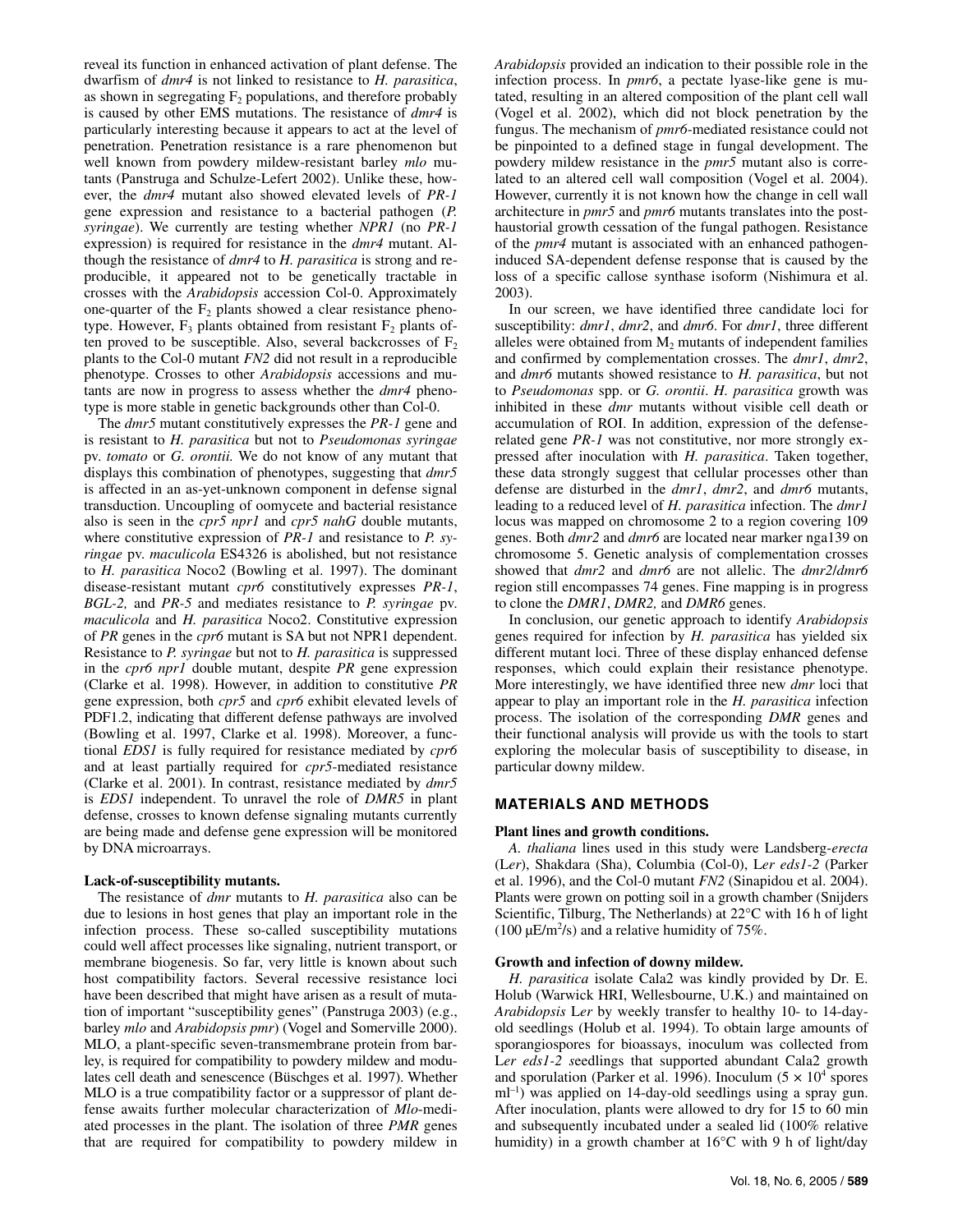(100  $\mu$ E/m<sup>2</sup>/s). The amount of sporulation was quantified at 7 days postinoculation by counting the number of sporangiophores on the cotyledons and leaves. The number of sporangiophores was determined per leaf for both isolates for at least 40 to 100 seedlings per mutant (Fig. 3). The amount of sporangiophores on L*er-eds1-2* was set as 100%.

#### **EMS mutagenesis.**

Seed of L*er eds1-2* backcrossed twice to L*er* were kindly provided by J. Parker (MPIZ, Köln, Germany). Approximately 10,000 seed were imbibed in water for approximately 2 days at 4°C, then treated for 18.5 h in 0.2125% EMS (21.25 µl in 10 ml of water), and extensively washed with 2 liters of sterile water.  $M_1$  plants were grown on autoclaved soil (seven parts of potting compost and five parts of sand) and 4-week-old plants were treated with BTH (active compound at 100 mg/liter/ml of  $H<sub>2</sub>O$ ) to protect them from disease. Seeds were collected as  $M<sub>2</sub>$ families from more than  $3,600$  individual  $M_1$  plants. Albino mutants were detected in approximately  $10\%$  of the  $M_2$  families.

# **Mutant screening.**

In all, 30 to 40  $M<sub>2</sub>$  plants/family were sown in plug trays (22) by 13 wells) with fine potting soil. After 10 to 14 days, the seedlings were inoculated with *H. parasitica* Cala2. Susceptible plants were removed with tweezers 7 days later. The remaining seedlings were rescreened 3 days later and resistant plants were transferred and grown for  $M_3$  seed production. Approximately 30  $M_3$  plants per putative  $M_2$  mutant were rescreened for resistance. True resistant lines then were genotyped for the parental *eds1-2* mutation by polymerase chain reaction (PCR) to exclude seed contamination.

# **Microscopy.**

Infections in the leaves were visualized by trypan blue staining of *H. parasitica*. For this, infected leaves were collected in a 1.5-ml centrifuge tube. An adequate volume of lactophenol  $(1:1:1:1$  volume of lactic acid/glycerol/phenol/H<sub>2</sub>O) with trypan blue (1 mg/ml) was added. The tubes were placed in a boiling water bath for 1 min. Leaves were destained in chloral hydrate. The tubes were placed in a speed-vacuum infiltrator for 1 min to remove air bubbles from the leaves. *H. parasitica* growth was detected by differential interference contrast microscopy.

ROI were detected by staining for  $H_2O_2$  accumulation. As described by Thordal-Christensen and associates (1997), DAB staining visualized  $H_2O_2$ . DAB staining was performed for 8 h on 10-day-old *A. thaliana* seedlings at 3 days postinoculation with *H. parasitica* isolate Cala2. Seedlings dissected from the root were placed in 96-well plates containing 100 µl of DAB solution a plastic box under high humidity (5 to 6 h). Afterward, the leaves were cleared of chlorophyll in alcoholic lactophenol (one volume of phenol/glycerol/lactic acid/water [1:1:1:1] and two volumes of ethanol) for 15 to 30 min at 65°C, followed for 2 h at room temperature in fresh solution. Prior to microscopy, the samples were placed in chloral hydrate in a speed-vacuum infiltrator for 1 min to remove air bubbles. *Arabidopsis* leaves were visualized by differential interference contrast microscopy.

# **Bacterial growth curve.**

The bacterial growth of *P. syringae* pv. *tomato* strain DC3000 was performed essentially as described by Tornero and Dangl (2001). Ten-day-old seedlings were inoculated by surface dipping. Samples were taken at time points 0 (1 h) and 3 days postinoculation. For this, the aerial parts of five seedlings were weighed, treated as described to release bacteria, and plated on King's B agar plates to determine bacterial numbers per milligram of fresh weight.

## *G. orontii* **inoculation.**

To assess powdery mildew infection phenotypes, rosette leaves of 6-week-old *dmr* mutants, the L*er eds1* parental line, and two control plants (including the fully susceptible Col-0 and the resistant Sha accessions) were inoculated with a high density of *G. orontii* conidiospores. Disease symptoms were evaluated 8 to 10 days postinoculation by macroscopic and microscopic inspection and classified according to the disease resistance score described by Adam and associates (1999).

## **Northern blot analysis.**

Total RNA was isolated from frozen tissue samples using the RNeasy plant mini kit (Qiagen, Hilden, Germany) according to the manufacturer's protocol. RNA samples were denatured for 1 h at 50°C in glyoxal (10 mM sodium phosphate, 1.0 M glyoxal, and 0.5× dimethyl sulfoxide). RNA samples (8 µg) were separated on agarose (1.5%) gel in 10 mM sodium phosphate (pH 7.0) running buffer. After transfer of the RNA to nylon membranes (Hybond N; Amersham Biosciences, Buckinghamshire, U.K.), the RNA was crosslinked to the membrane by UV-cross linking (175 mJ/cm<sup>2</sup>). The membrane was hybridized with <sup>32</sup>P-labeled probes using the random DNA labeling kit (MBI Fermentas, Vilnius, Lithuania), first with *PR-1* and after stripping (15 min in boiling,  $0.1 \times$  SSC [1 $\times$  SSC] is 0.15 M NaCl plus 0.015 M sodium citrate] and 0.5% sodium dodecyl sulfate [SDS]) with 18S rRNA, at 64°C in a hybridization buffer (7% SDS, 0.5 M sodium phosphate, pH 7.0, 10 mM EDTA, 1% bovine serum albumen), for both probes. The *PR-1* probe was generated by PCR amplification using the primers 5′-gtaggtgctcttgttcttcc-3′ and 5′-ttcacataattcccacgagg-3′. The 18S probe was derived from an *Arabidopsis* cDNA clone (Pruitt and Meyerowitz 1986). Filters were rinsed twice with prewarmed (65 $^{\circ}$ C) buffer (0.5% SDS, 2 $\times$  SSC) and washed twice 15 min in 0.5% SDS, 2× SSC at 65°C.

#### **Genetic mapping.**

The *dmr* mutants were crossed to the *FN2* mutant (Sinapidou et al. 2004) in the Col-0 background to generate a mapping population.  $F_1$  plants were checked for heterozygosity by genotyping with the *eds1-2* PCR-based marker (forward EDS6 primer, 5′-gtggaaaccaaatttgacattag-3′; forward EDS4 primer, 5′ ggcttgtattcatcttctatcc-3′; and reverse EDS2B primer, 5′-acacatcg gtgatgcgagaca-3'). The  $F_1$  seedlings were drop inoculated to test for susceptibility.  $F_2$  seedlings were screened for disease resistance as described above, and resistant  $F_2$  plants were genotyped. For fine mapping of the *dmr* mutants, PCR-based markers were used. The markers were based on insertion or deletion polymorphisms between Colombia and Landsberg depicted on The Arabidopsis Information Resource (TAIR) website. The markers T24I21 (forward primer, 5'-aatccaaatttcttgcgagaacaca-3' and reverse primer, 5′-aaacgaagagtgacaatggttggag-3′) based on a 12-bp (CER459636) deletion in the Landsberg accession. The T17A5 marker (forward primer, 5'-cgatgtctcaccggtgtaaccttta-3' and reverse primer, 5′-ttgcagagaacttcatgactggcta-3′) resulted in a 32-bp (CER458639) deletion in Landsberg. The MOP9 marker was based on CER456575, a 31-bp deletion, in the Landsberg accession (forward primer, 5′-tttgggaacagaaaaagttggaggt-3′ and reverse primer, 5′-catattcaaaagggaaaatcccaga-3′). A 24-bp insertion (CER458037) in the Landsberg accession was used for the T11H3 marker (forward primer, 5'-ccaattgggttatttacttcgatt-3' and reverse primer, 5′-cggcttttaacaacatattttcca -3′). The nga151 marker is depicted on the TAIR website and the MVA3 marker resulted in a 16-bp insertion (CER457398) in the Landsberg accession (forward primer, 5′-cttatcgaaacccccatttgtaag-3′ and reverse primer, 5′-aagaaagaggtcagagtcggagaa-3′). The T17B22 marker resulted in a 13-bp insertion (AC012328) in the Landsberg accession (forward primer, 5'-gagattgtcttatactcggaatgtg-3'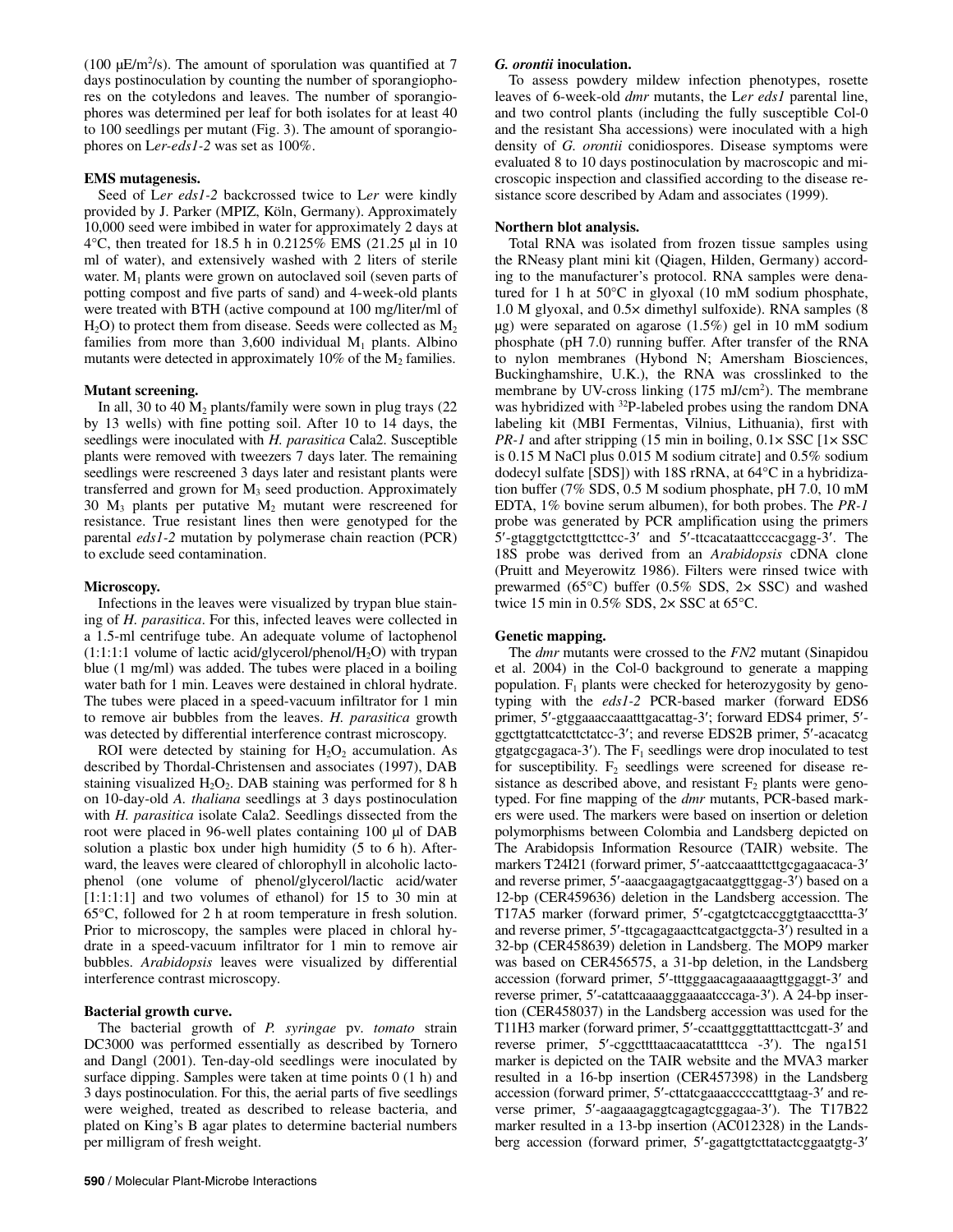and reverse primer, 5′-ataaaatcataaccccaccaaaag-3′) and MAG2 marker, based on a 37-bp insertion (CER464868) in the Landsberg accession (forward primer, 5′- ttctattattcggtggaagatcaag-3′ and reverse primer, 5'-tagatttctgcgaagatttct-3').

#### **ACKNOWLEDGMENTS**

The research of G. van den Ackerveken was made possible by a fellowship of the Royal Netherlands Academy of Arts and Sciences. We are grateful to J. Parker for providing us with BC2 L*er eds1-2* seed for EMS mutagenesis, E. Holub for the *H. parasitica* isolates and his instructions on how to work with them, J. Beynon for the *FN2* seed, and A. Bent for the *dnd1* mutant. We thank P. Schoondermark and B. Beusink for their efforts at the start of the mutagenesis and screening part of the project.

# **LITERATURE CITED**

- Aarts, N., Metz, M., Holub, E., Staskawicz, B. J., Daniels, M. J., and Parker, J. E. 1998. Different requirements for *EDS1* and *NDR1* by disease resistance genes define at least two *R* gene-mediated signaling pathways in *Arabidopsis*. Proc. Natl. Acad. Sci. U.S.A. 95:10306-10311.
- Abramovitch, R. B., Kim, Y. J., Chen, S., Dickman, M. B., and Martin, G. B. 2003 *Pseudomonas* type III effector AvrPtoB induces plant disease susceptibility by inhibition of host programmed cell death. EMBO (Eur. Mol. Biol. Organ.) J. 22:60-69.
- Adam, L., Ellwood, S., Wilson, I., Saenz, G., Xiao, S., Oliver, R. P., Turner, J. G., and Somerville, S. 1999. Comparison of *Erysiphe cichoracearum* and *E. cruciferarum* and a survey of 360 *Arabidopsis thaliana* accessions for resistance to these two powdery mildew pathogens. Mol. Plant-Microbe Interact. 12:1031-1043.
- Allen, E. A., Hazen, B. E., Hoch, H. C., Kwon, Y., Leinhos, G. M. E., Staples, R. C., Stumpf, M. A., and Terhune, B. T. 1991. Appressorium formation in response to topographical signals by 27 rust species. Phytopathology 81:323-331.
- Allen, R. L., Bittner-Eddy, P. D., Grenville-Briggs, L. J., Meitz, J. C., Rehmany, A. P., Rose, L. E., and Beynon, J. L. 2004. Host-parasite coevolutionary conflict between *Arabidopsis* and downy mildew. Science 306:1957-1960.
- Axtell, M. J., and Staskawicz, B. J. 2003. Initiation of RPS2-specified disease resistance in *Arabidopsis* is coupled to the AvrRpt2-directed elimination of RIN4. Cell 112:369-377.
- Beers, E. P., and McDowell, J. M. 2001. Regulation and execution of programmed cell death in response to pathogens, stress and developmental cues. Curr. Opin. Plant Biol. 4:561-567.
- Bowling, S. A., Clarke, J. D., Liu, Y., Klessig, D. F., and Dong, X. 1997. The *cpr5* mutant of *Arabidopsis* expresses both NPR1-dependent and NPR1 independent resistance. Plant Cell 9:1573-1584.
- Büschges, R., Hollricher, K., Panstruga, R., Simons, G., Wolter, M., Frijters, A., van Daelen, R., van der Lee, T., Diergaarde, P., Groenendijk, J., Töpsch, S., Vos, P., Salamini, F., and Schulze-Lefert, P. 1997. The barley *Mlo* gene: A novel control element of plant pathogen resistance. Cell 88:695-705.
- Carzaniga, R., Bowyer, P., and O'Connell, R. J. 2001. Production of extracellular matrices during development of infection structures by the downy mildew *Peronospora parasitica*. New Phytol. 149:83-93.
- Clarke, J. D., Liu, Y., Klessig, D. F., and Dong, X. 1998. Uncoupling PR gene expression from NPR1 and bacterial resistance: Characterization of the dominant *Arabidopsis cpr6-1* mutant. Plant Cell 10:557-569.
- Clarke, J. D., Aarts, N., Feys, B. J., Dong, X., and Parker, J. E. 2001. Constitutive disease resistance requires *EDS1* in the *Arabidopsis* mutants *cpr1* and *cpr6* and is partially *EDS1*-dependent in *cpr5*. Plant J. 26:409-420.
- Clough, S. J., Fengler, K. A., Yu, I., Lippok, B., Smith, R. K., and Bent, A. F. 2000. The *Arabidopsis dnd1* "defense, no death" gene encodes a mutated cyclic nucleotide-gated ion channel. Proc. Natl. Acad. Sci. U.S.A. 97:9323-9328.
- Denby, K. J., Kumar, P., and Kliebenstein, D. J. 2004. Identification of *Botrytis cinerea* susceptibility loci in *Arabidopsis thaliana*. Plant J. 38:473-486.
- Dickman, M. B., Ha, Y. S., Yang, Z., Adams, B., and Huang, C. 2003. A protein kinase from *Colletotrichum trifolii* is induced by plant cutin and is required for appressorium formation. Mol. Plant-Microbe Interact. 16:411-421.
- Dietrich, R. A., Delaney, T. P., Uknes, S. J., Ward, E. R., Ryals, J. A., and Dangl, J. L. 1994. *Arabidopsis* mutants simulating disease resistance response. Cell 77:565-577.
- Dodds. P. N., Lawrence, G. J., Catanzariti, A. M., Ayliffe, M. A., and Ellis, J. G. 2004. The *Melampsora lini* AvrL567 avirulence genes are expressed in haustoria and their products are recognized inside plant cells.

Plant Cell 16:755-768.

- Falk, A., Feys, B. J., Frost, L. N., Jones, J. D., Daniels, M. J., and Parker, J. E. 1999. *EDS1*, an essential component of *R* gene-mediated disease resistance in *Arabidopsis* has homology to eukaryotic lipases. Proc. Natl. Acad. Sci. U.S.A. 96:3292-3297.
- Frye, C. A., Tang, D., and Innes, R. W. 2001. Negative regulation of defense responses in plants by a conserved MAPKK kinase. Proc. Natl. Acad. Sci. U.S.A. 98:373-378.
- Glazebrook, J. 2001. Genes controlling expression of defense responses in *Arabidopsis*—2001 status. Curr. Opin. Plant Biol. 4:301-308.
- Greenberg, J. T., Guo, A., Klessig, D. F., and Ausubel, F. M. 1994. Programmed cell death in plants: A pathogen-triggered response activated coordinately with multiple defense functions. Cell 77:551-563.
- Holub, E. B. 2001. The arms race is ancient history in *Arabidopsis*, the wildflower. Nat. Rev. Genet. 2:516-527.
- Holub, E. B., Beynon, J. L., and Crute, I. R. 1994. Phenotypic and genotypic characterization of interactions between isolates of *Peronospora parasitica* and accessions of *Arabidopsis thaliana*. Mol. Plant-Microbe Interact. 7:223-239.
- Jacobs, A. K., Lipka, V., Burton, R. A., Panstruga, R., Strizhov, N., Schulze-Lefert, P., and Fincher, G. B. 2003. An *Arabidopsis* callose synthase, GSL5, is required for wound and papillary formation. Plant Cell 15:2503-2513.
- Kim, H. S., and Delaney, T. P. 2002. Arabidopsis SON1 is an F-box protein that regulates a novel induced defense response independent of both salicylic acid and systemic acquired resistance. Plant Cell 14:1469-1482.
- Koch, E., and Slusarenko, A. 1990. *Arabidopsis* is susceptible to infection by a downy mildew fungus. Plant Cell 2:437-445.
- Lu, H., Rate, D. N., Song, J. T., and Greenberg, J. T. 2003. ACD6, a novel ankyrin protein, is a regulator and an effector of salicylic acid signaling in the *Arabidopsis* defense response. Plant Cell 15:2408-2420.
- Mackey, D., Holt, B. F., Wiig, A., and Dangl, J. L**.** 2002. RIN4 interacts with *Pseudomonas syringae* type III effector molecules and is required for *RPM1*-mediated resistance in *Arabidopsis*. Cell 108:743-754.
- Mackey, D., Belkhadir, Y., Alonso, J. M., Ecker, J. R., and Dangl, J. L**.** 2003. *Arabidopsis* RIN4 is a target of the type III virulence effector AvrRpt2 and modulates RPS2-mediated resistance. Cell 112:379-389.
- Marois, E., Van den Ackerveken, G., and Bonas, U. 2002. The *Xanthomonas* type III effector protein AvrBs3 modulates plant gene expression and induces cell hypertrophy in the susceptible host. Mol. Plant-Microbe Interact. 15:637 646.
- Mendgen, K., and Hahn, M. 2002. Plant infection and the establishment of fungal biotrophy. Trends Plant Sci. 7:352-356.
- Nimchuk, Z., Eulgem, T., Holt, B. F., 3rd, and Dangl, J. L. 2003. Recognition and response in the plant immune system. Annu. Rev. Genet. 37:579-609.
- Nishimura, M. T., Stein, M., Hou, B.-H., Vogel, J. P., Edwards, H., and Somerville, S. C. 2003. Loss of callose synthase results in salicylic acid-dependent disease resistance. Science 301:969-972.
- Nürnberger, T., Brunner, F., Kemmerling, B., and Piater, L. 2004. Innate immunity in plants and animals: Striking similarities and obvious differences. Immunol. Rev. 198:249-266.
- Panstruga, R. 2003. Establishing compatibility between plants and obligate biotrophic pathogens. Curr. Opin. Plant Biol. 6:320-326.
- Panstruga, R., and Schulze-Lefert, P. 2002. Live and let live: Insights into powdery mildew disease and resistance. Mol. Plant Pathol. 3:495-502.
- Parker, J. E., Holub, E. B., Frost, L. N., Falk, A., Gunn, N. D., and Daniels, M. J. 1996. Characterization of *eds1*, a mutation in *Arabidopsis* suppressing resistance to *Peronospora parasitica* specified by several different *RPP* genes. Plant Cell 8:2033-2046.
- Plotnikova, J. M., Reuber, T. L., Ausubel, F. M., and Pfister, D. H. 1998. Powdery mildew pathogenesis of *Arabidopsis thaliana*. Mycologia 90:1009-1016.
- Pruitt, R. E., and Meyerowitz, E. M. 1986. Characterization of the genome of *Arabidopsis thaliana*. J. Mol. Biol. 187:169-183.
- Rate, D. N., Cuenca, J. V., Bowman, G. R., Guttman, D. S., and Greenberg, J. T. 1999. The gain-of-function *Arabidopsis acd6* mutant reveals novel regulation and function of the salicylic acid signaling pathway in controlling cell death, defenses, and cell growth. Plant Cell 11:1695-1708.
- Rathjen, J. P., and Moffett, P**.** 2003. Early signal transduction events in specific plant disease resistance. Curr. Opin. Plant Biol. 6:300-306.
- Rusterucci, C., Aviv, D. H., Holt, B. F., 3rd, Dangl, J. L., and Parker, J. E. 2001. The disease resistance signaling components EDS1 and PAD4 are essential regulators of the cell death pathway controlled by LSD1 in *Arabidopsis*. Plant Cell 13:2211-2224.
- Shah, J., Kachroo, P., and Klessig, D. F. 1999. The *Arabidopsis ssi1* mutation restores pathogenesis-related gene expression in *npr1* plants and renders defensin gene expression salicylic acid dependent. Plant Cell 11:191-206.